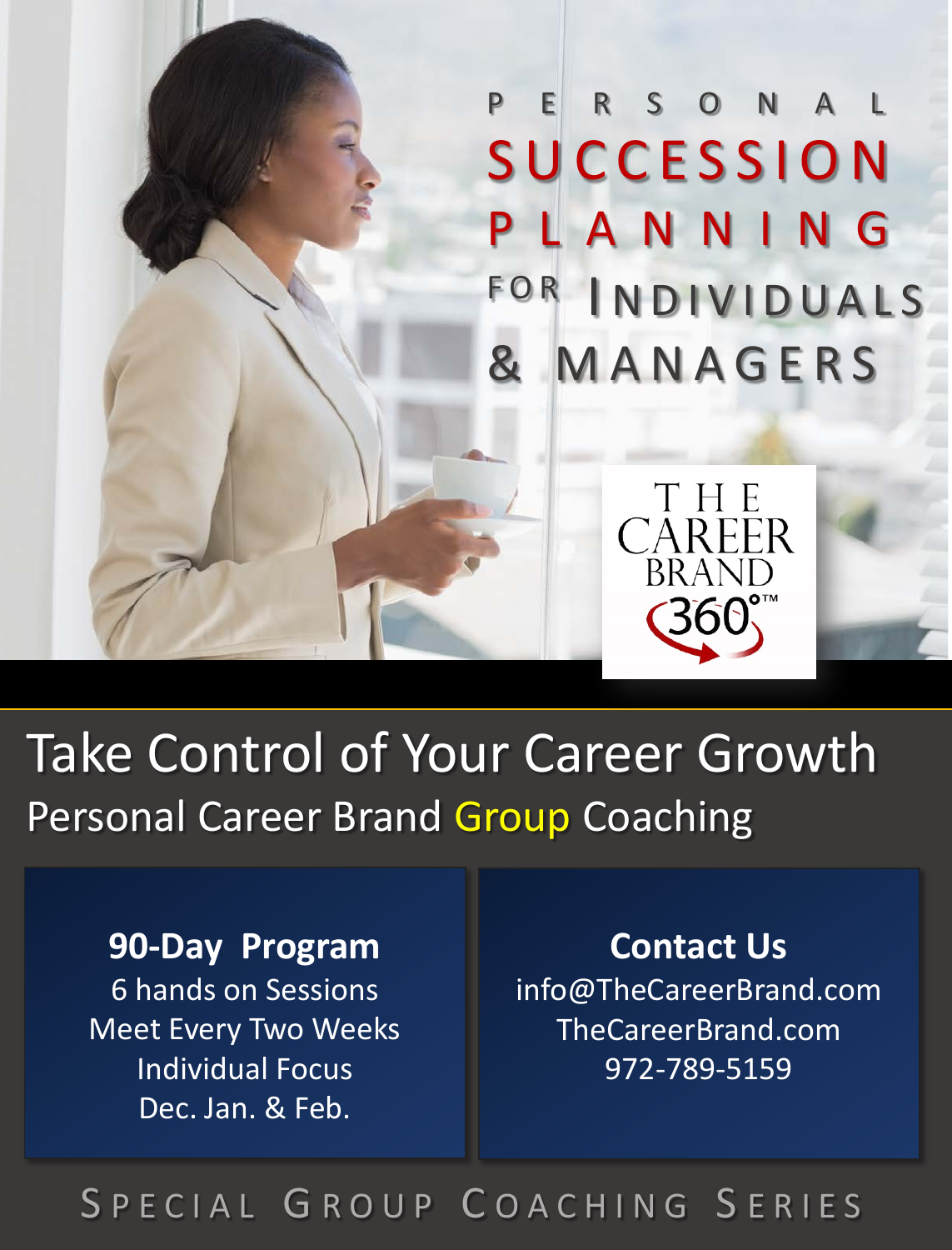# **Program Objective:**

The Career Brand™ has created a powerful group coaching program for upwardly mobile professionals. This robust program is designed to build your career brand to strengthen you for the next promotional opportunity.

The Career Brand™ coaching programs are strategically built using The Career Brand™ model in conjunction with The Career Brand 360™ evaluation tool. These hands-on sessions are built specifically for each participant. Upon completing this program, participants will:

- Deep dive the scope of their desired role
- $\div$  Identify their personal career brand strengths
- $\triangleleft$  Identify their personal career brand weaknesses
- Discover their personal career brand sabotaging behaviors
- $\triangleleft$  Identify their personal career gaps
- Critically select mentors which best match to their specific career need
- ❖ Build short and long term strategies for building their brand for advancement opportunities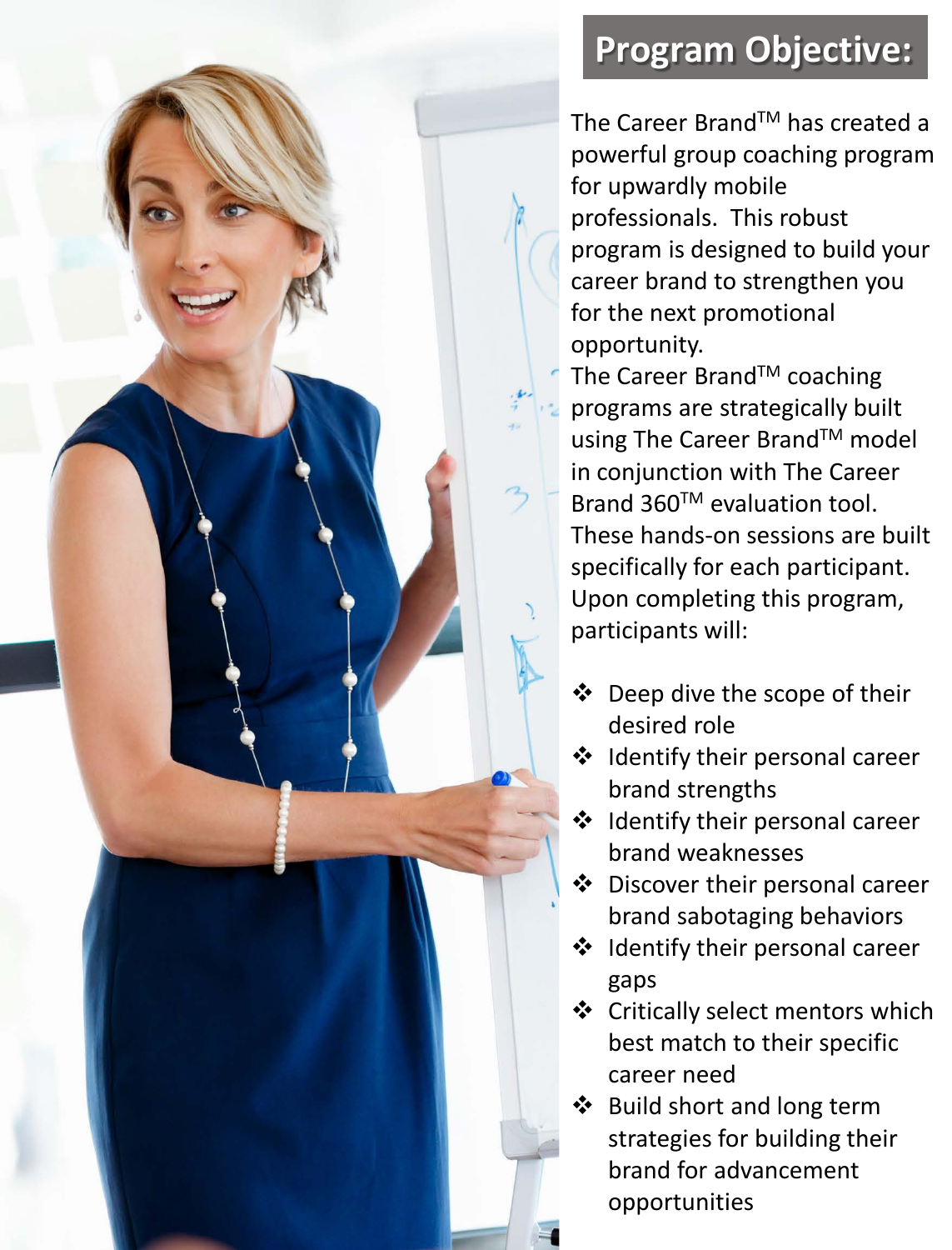

### **How is our career branding model different?**

The Career Brandmodel is built on 4 elements and 64 measurable attributes. Our web-based application provides a comprehensive report which illustrates the similarities and differences in how a person sees their own brand verses how other people see their brand.

Imagine being able to discover how your coworkers and managers truly view you. What if you could review a report that communicates how you are viewed on attributes such as judgement, business knowledge, service quality, productivity, teachability, verbal skills, and drive? Imagine having a report at your disposal that illustrates how you see yourself **compared to**  how people (you've worked with) see you.

## **The power of coaching with this new tool is endless.**